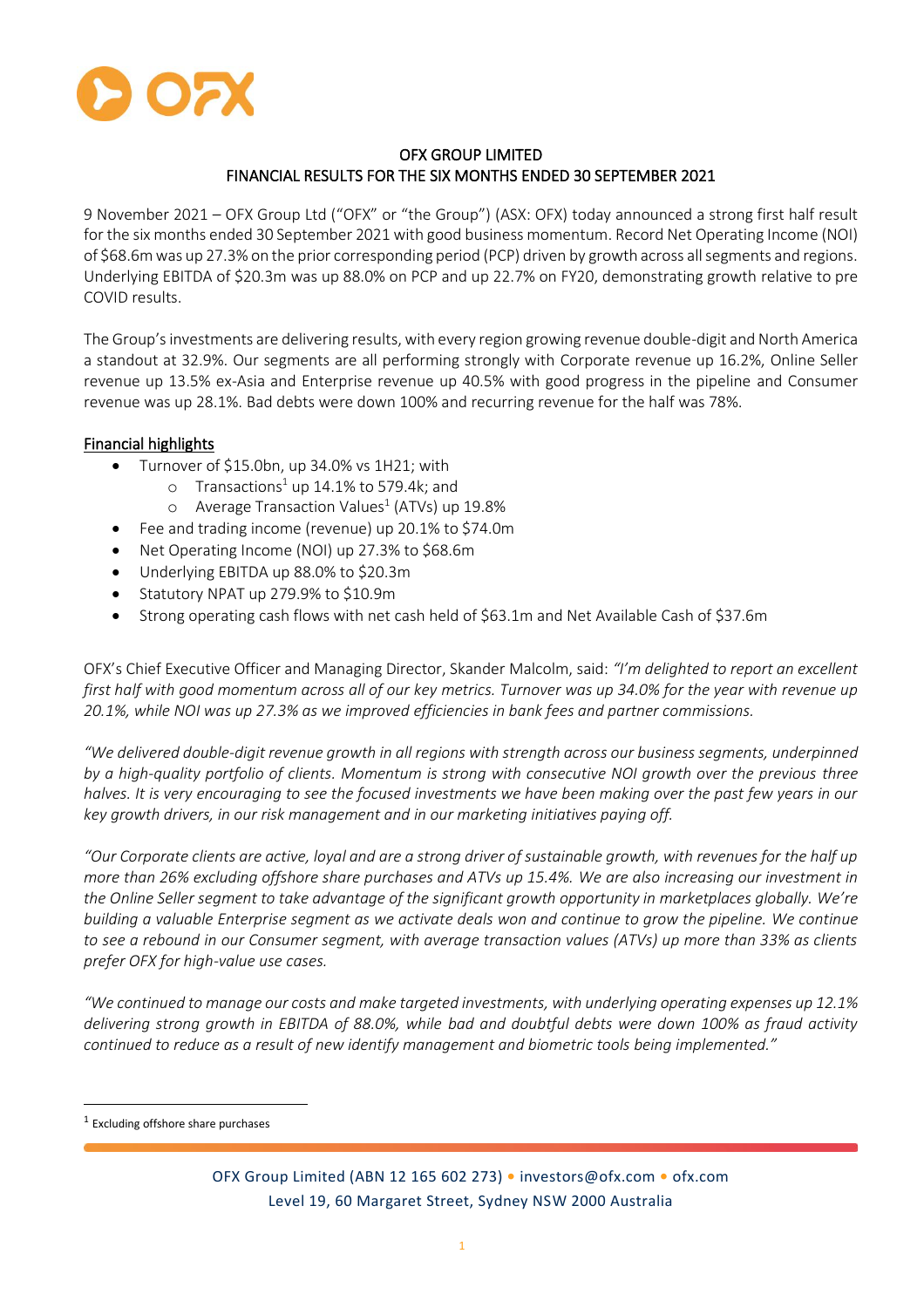OFX continues to generate strong cash flows, with net cash from operating activities of \$19.6m for 1H22, and cash held for own use including deposits with financial institutions of \$63.1m as at 30 September 2021.

## Summary financial results

|                                                  | 1H21   | 1H22   | $\underline{V\%}$ |
|--------------------------------------------------|--------|--------|-------------------|
| Turnover (\$b)                                   | 11.2   | 15.0   | 34.0%             |
| Fee and trading income (revenue) (\$m)           | 61.6   | 74.0   | 20.1%             |
| Net operating income (\$m)                       | 53.9   | 68.6   | 27.3%             |
| Underlying operating expenses <sup>1</sup> (\$m) | (43.2) | (48.4) | 12.1%             |
| Underlying $EBITDA1$ (\$m)                       | 10.8   | 20.3   | 88.0%             |
| Statutory EBT (\$m)                              | 3.6    | 14.2   | 289.4%            |
| Statutory NPAT (\$m)                             | 2.9    | 10.9   | 279.9%            |
| Net cash held <sup>2</sup> (\$m)                 | 52.8   | 63.1   | 19.5%             |

1. *Excluding one-off items of \$0.2m for 1H22 and \$0.5m for 1H21*

2. *\$63.1m Net Cash Held includes \$25.5m of collateral and bank guarantees*

## Share buy-back program

As part of its ongoing capital management strategy, as announced in May 2021, OFX has been undertaking an on-market share buy-back program instead of paying a dividend. A total of 1,912,000 ordinary shares have been bought back for \$2.65m and the program is ongoing.

# Group outlook

In 2H22 OFX will continue to focus on its high growth segments, further expand geographically, especially in North America, and continue to invest in its reliable, scalable systems and risk management capability.

Skander Malcolm said: *"With the investments we have made across the business we are well positioned for the post-COVID era. Momentum continues to build across all growth areas with significant opportunity to gain market share globally. We are confident in delivering FY22 Net Operating Income growth of more than 10%, and we retain the principle of delivering positive operating leverage on an underlying basis, whilst being open to the possibility of attractive investments."*

#### **Authorised by OFX Group Limited Board of Directors**

#### For all enquiries:

Matthew Gregorowski, Citadel-MAGNUS +61 422 534 755